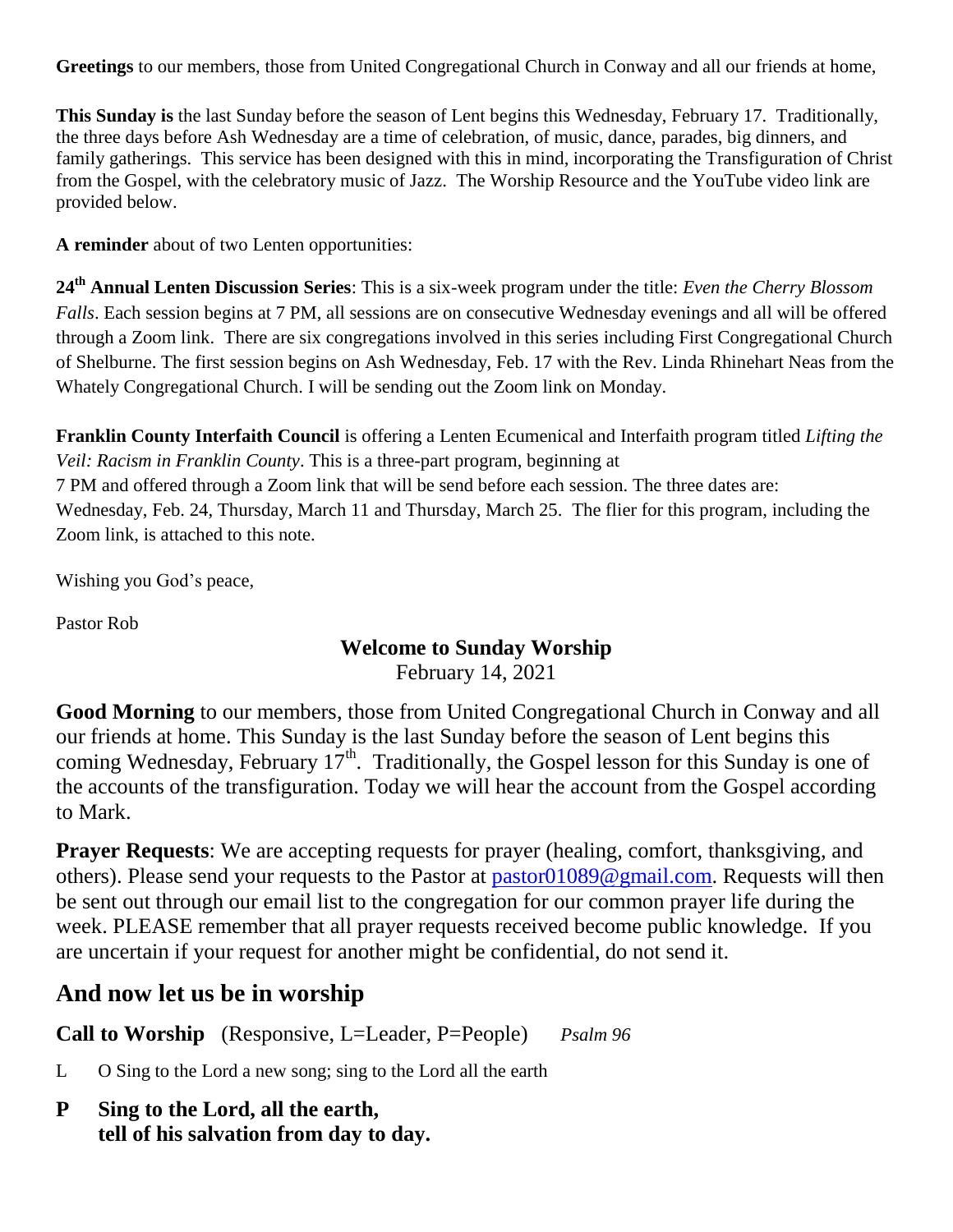#### L O Sing to the Lord a new song.

#### **Morning Unison Prayer & the Lord's Prayer**

**Bless, O Lord, all who have the song of your gospel in their hearts. Bless all who bring this song out into the world. Bless all who create music, those who inspire it, and those who participate in listening. Grant that the music we bring comes from our hearts inspired by our faith that what we believe in our hearts we may show forth in our lives, through Jesus Christ our Lord.…***Our Father, who art in heaven, hallowed be thy name. Thy kingdom come, thy will be done, on earth as it is in heaven. Give us this day our daily bread and forgive us our debts as we forgive our debtors. And lead us not into temptation but deliver us from evil. For thine is the kingdom and the power and the glory forever. Amen.*

#### **Prayers of the People**

On this transfiguration Sunday when we recall the disciples' experience of being in the presence of the holy, our prayers focus on our desire for prayer, for the experience of being in the presence of God. There is an opportunity to include your own prayers and be in meditation. Let us come before God.

And now we come to you, loving, gracious, awesome God. We come to you, creator, sustainer, ancient of days. We come to you, asking a hearing, a moment to speak with you, to bend your ear to our voices, our joyous voices in thanksgiving, our timid voices of uncertainty, our angry voices of despair and our whispers and sighs of hurt and sorrow. We come to you to pour it all out, hoping that what we have to say will make a difference in our lives and in the lives of others for whom we pray. Joyful, grateful, uncertain, and despairing, angry, and full of sorrow, we come to you. Rejoicing, asking, begging, pleading, for those we love, for those who need your healing, your forgiveness, your tender mercies, your peace, and your direction. Often, O God, we are overwhelmed with our needs and the needs of others. Often, we are overwhelmed by our own words. We are incessantly verbal, as the carol says, our babel sounds. Loving God, what we would rather be is awed by your glory. Blinded by your light, stuffed full of your wisdom. Running over with your love. We would rather be shown, beyond the shadows of our doubts, the way you would have us go. The way it will be for us and for others. The way that so often eludes us as we so often elude ourselves, not able to see what others so clearly do. Come to us then, loving, gracious, and. awesome God. Come to us in your glowing grace, in your tender mercies. Come to us in the still small voice and in the whispers of the breeze. Come to us in the melodies of music, in the gracefulness of poetry, and in the beauty of your Word. Come to us and reveal your wonder through those whom we love, through their touch, their laughter and in their joy. Come to us in